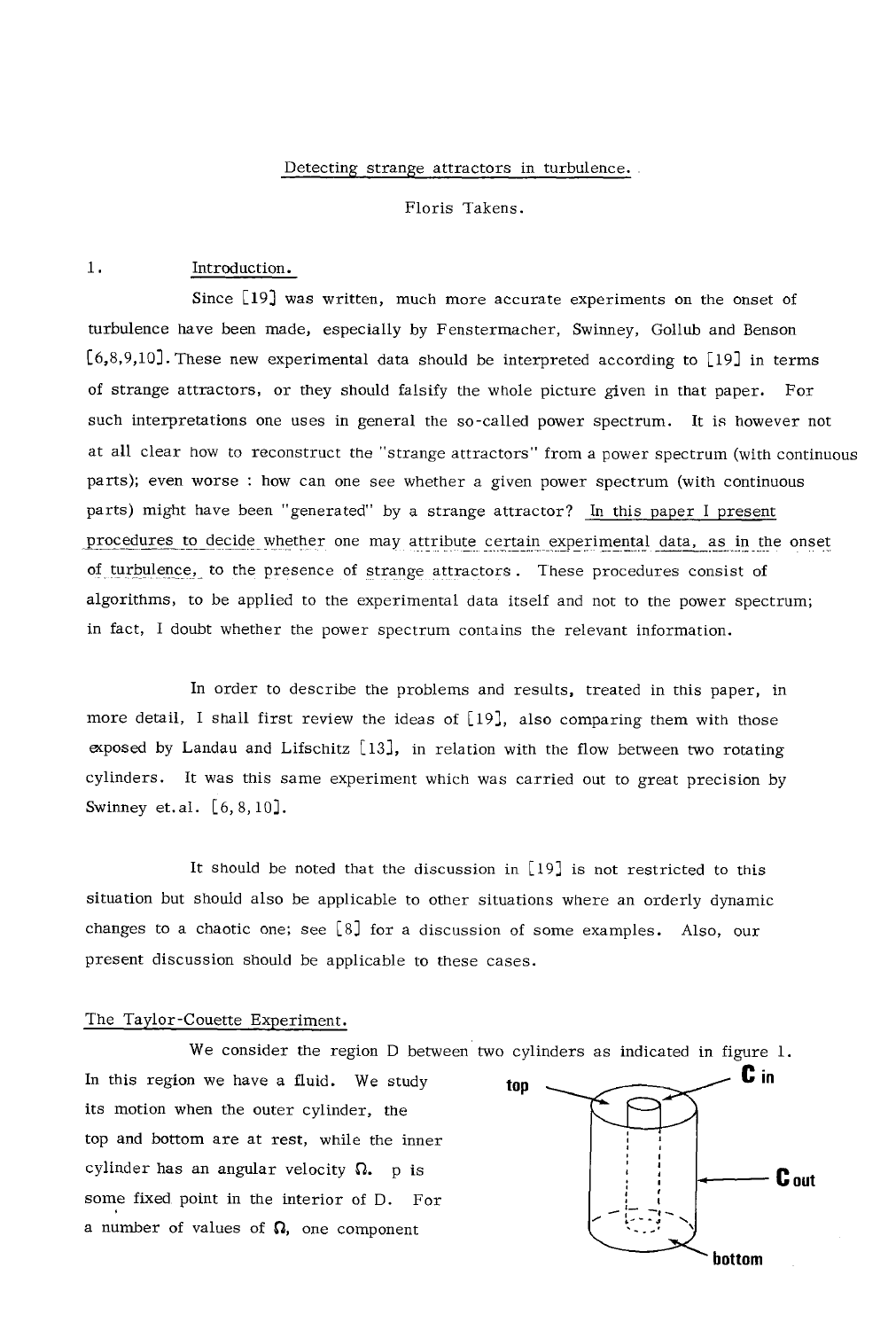of the velocity of the fluid at p is measured as a function of time. In [19] the idea was the following : for each value of  $\Omega$  the set of all "possible states" is a Hilbert space H $\Omega$ consisting of (divergence free) vector fields on D satisfying the appropriate boundary conditions (these vector fields represent velocity distributions of the fluid). For each  $\Omega$ there is an evolution semi-flow

$$
\{\varphi_t^{\Omega}: H_{\Omega} \to H_{\Omega}\}_{t \in \mathbb{R}_+^{\bullet}}^{\Omega}, \mathbb{R}_+^{\circ} = \{t \in \mathbb{R} \mid t \geq 0\},
$$

such that if  $X \in H_{\Omega}$  represents the state at time t = 0 then  $\varphi_{t_{\Omega}}^{\Omega}(X)$  represents the state at time t<sub>0</sub>. We assume that for all values of  $\Omega$  under consideration, there is an "attractor"  $\Lambda_{\Omega} \subseteq H_{\Omega}$  to which (almost) all evolution curves  $\varphi_{t}^{\Omega}(X)$  tend as  $t \to \infty$ . (At this point we don't want to specify the term "attractor".)  $\Lambda_{\Omega}$  and  $\varphi_{\uparrow}^{\Omega}|\Lambda_{\Omega}$  then describe the asymptotic behaviour of all evolution curves  $\varphi_t^{\Omega}(X)$ . Roughly the main assumptions in [19] could be rephrased as :  $\varphi$ <sub>r</sub> $\Lambda_{\Omega}$  behaves just as an attractor in a finite dimensional differentiable dynamical system. In more detail, the assumption was that for all values of  $\Omega$  under consideration there is a smooth finite dimensional manifold  $M_{\Omega} \subset H_{\Omega}$ , smoothly depending on  $\Omega$ , such that :

- (i)  $M_{\Omega}$  is invariant in the sense that for  $X \in M_{\Omega}$ ,  $\varphi_{\tau}^{\Omega}(X) \in M_{\Omega}$ ;
- (ii)  $M_{\Omega}$  is attractive in the sense that evolution curves  $\varphi_t^{\Omega}(X)$ , starting outside  $M_{\Omega}$  tend to  $M_{\Omega}$  for  $t \rightarrow \infty$ ;
- (iii) the flow, induced in  $M_{\Omega}$  by  $\varphi_t^{\Omega}$ , is smooth, depends smoothly on  $\Omega$  and has an attractor  $\Lambda_{\Omega}$ .

Some justification for this assumption was given by Marsden [15, 16]. Apart from this we used genericity assumptions : if  $Z_{\Omega}$  denotes the vector field on  $M_{\Omega}$  which is the infinitessimal generator of  $\varphi_r^{\Omega}$  M<sub> $\Omega$ </sub>, we assume  $(M_{\Omega}, Z_{\Omega})$  to be a generic one-parameter family of vector fields. (If however the physical system under consideration has symmetry, like the case of the Couette flow, then a same type of symmetry must hold for  $M_{\Omega}$ ,  $\varphi_{r}^{\mathbf{i}}$ , and hence for  $Z_{\Omega}$ . In this case genericity should be understood within the class of vector fields having this symmetry; see [18].)

In the Landau-Lifschitz picture, one assumes that the limiting motion (or attractor) is quasi-periodic, i.e. of the form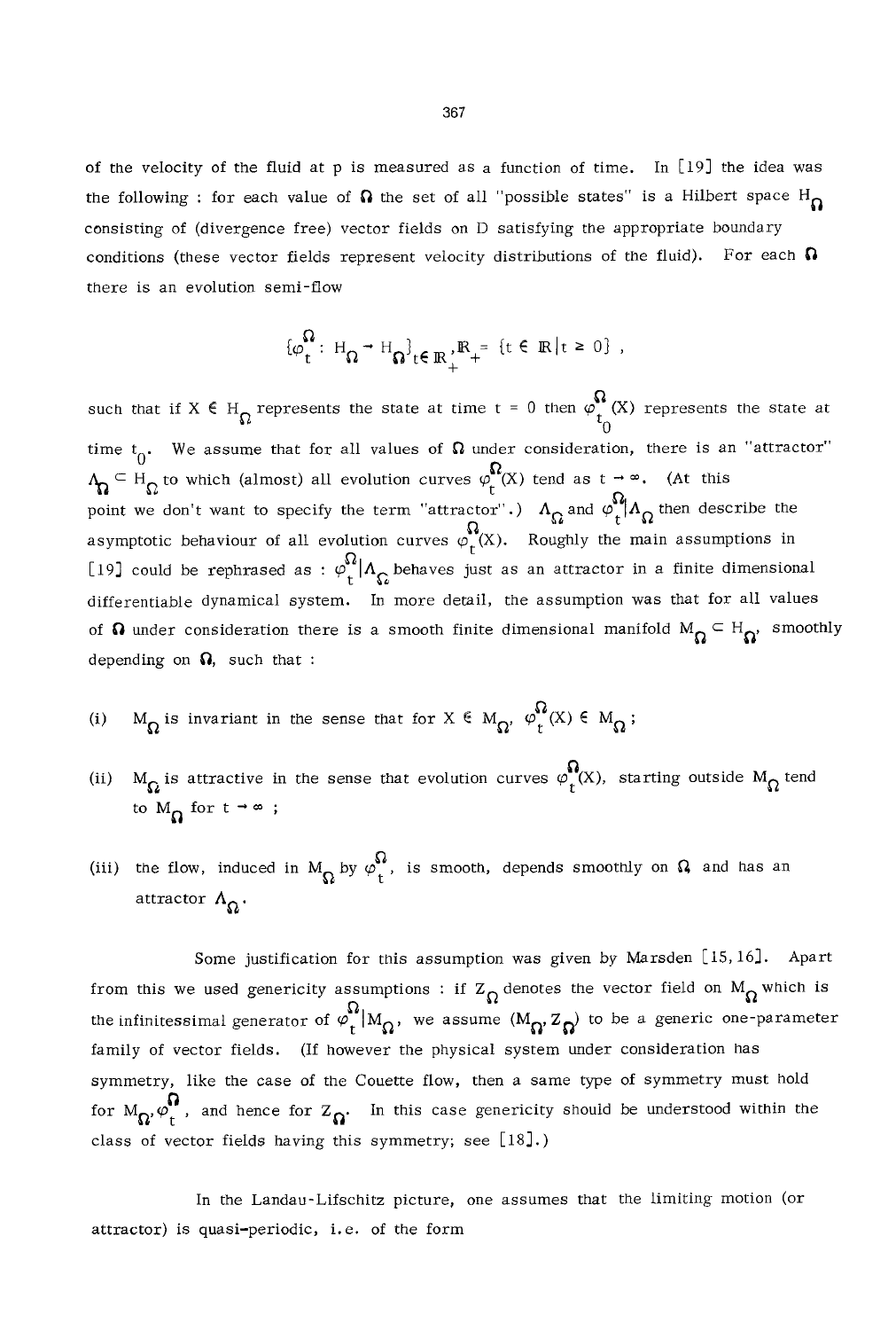$$
\varphi_{\mathbf{r}}^{\Omega}(x) = \mathbf{f}^{\Omega}(x, a_1 e^{\frac{2\pi i \omega_1 t}{n}, a_2 e^{\frac{2\pi i \omega_2 t}{n}}, \dots )
$$

where  $\omega_i$ , and  $a_i$  depends on  $\Omega$  and where for each  $\Omega$  only a finite number of  $a_i$  is non-zero. One can imagine that, as more and more  $a_i$  become non-zero, the motion gets more and more turbulent.

Also in this last description we have a smooth finite dimensional manifold as attractor, namely an n-torus, but such attractors do not occur for generic parameter values of generic one-parameter families of vector fields. It should be noted however that for generic one-parameter families of vector fields there may be a set of parameter values with positive measure for which quasi periodic motion occurs; see [11].

This n-torus attractor has topological entropy zero and its dimension is an integer. On the other hand "strange attractors" have in general positive entropy and often non-integral dimension. Hence it would be important to determine entropy and dimension of attractors from "experimental data".

In view of the experiment just described, we have to add one more point to out formal description, namely we have to add the function (observable) from the state space to the reals giving the experimental output (when composed with  $\varphi_{t}^{\Omega}(X)$ ). In the present example of the Taylor-Couette experiment, this function  $y_{\Omega}H_{\Omega} \rightarrow \mathbb{R}$  assigns to each  $X \in H_{\Omega}$  the measured component of  $X(p)$ . As far as the asymptotic behaviour is concerned, we only have to deal with  $y_{\Omega} | M_{\Omega}$  (or with  $y_{\Omega} | \Lambda_{\Omega}$ ). Since  $M_{\Omega}$  depends smoothly on  $\Omega$  all  $M_{\Omega}$  are diffeomorphic and so we may drop the  $\Omega$ .

Summarising, we have a manifold M with a smooth one-parameter family of vector fields  $Z_{\Omega}$  and a smooth one-parameter family of functions  $y_{\Omega}$ . For a number of values of  $\Omega$  the function  $y_{\Omega}(\varphi_t^{\Omega}(x))$  is known by measurement (for some x in or near M which may depend on  $\Omega$ ;  $\varphi^{*\sigma}$  denotes here the flow on M generated by  $Z_{\widetilde{\Omega}}$ . The point is to obtain information about the attractor(s) of  $Z_{\Omega}$  from these measurements, i.e. from the functions  $t \mapsto y_{\Omega}(\varphi_{(x)}^{\Omega})$ . For this we shall allow ourselves to make genericity assumptions on  $(M, Z_{\Omega}, y_{\Omega}, x)$ .

We shall prove that under suitable genericity assumptions on  $(M, Z_{\Omega}, V_{\Omega}, x)$ the positive limit set  $L^+(x)$  of x is determined by the function  $y_{\Omega}(\varphi_{t}^{\mathbf{Q}}(x))$ . In our "main theorem" in section 4 we describe algorithms which, when applied to a sequence

368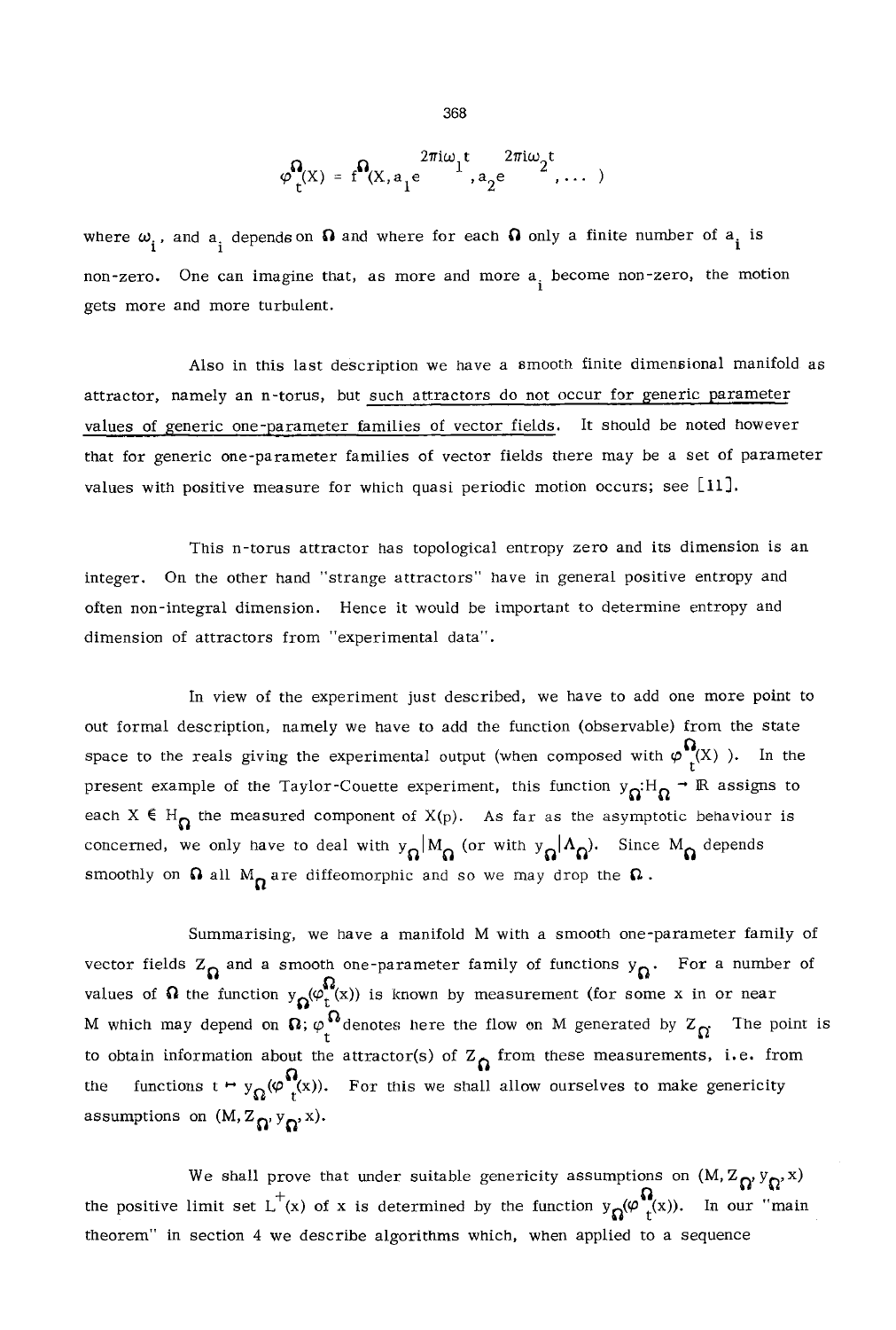${a_i = y_0(\varphi_{\alpha,i}^{\mathbf{w}}(x))}_{i=1}^T$ , N sufficiently big, will give an approximation for the dimension of L (x), respectively for the topological entropy of  $\varphi_{\alpha}^{-}|L(x)$ . This leads in principle to a possibility of testing and comparing the hypothesis made by Landau-Lifschitz  $[13]$ and Ruelle-Takens  $[19]$ ; see the observation at the end of section 4. The author wishes to acknowledge the hospitality of the department of mathematics of Warwick University and the many discussions with participants of the turbulence and dynamical systems symposium there during the preparation of this paper.

## 2. Dynamical systems with one observable.

Let M be a compact manifold. A dynamical system on M is a diffeomorphism  $\varphi$ :M  $\rightarrow$  M (discrete time) or a vector field X on M (continuous time). In both cases the time evolution corresponding with an initial position  $x_0 \in M$  is denoted by  $\varphi_t(x_0)$ : in the case of discrete time  $t \in \mathbb{N}$  and  $\varphi_i = (\varphi)^i$ ; in the case of continuous time  $t \in \mathbb{R}$  and  $t \mapsto \varphi_t(x_0)$  is the X integral curve through  $x_0$ .

An observable is a smooth function  $y:M - \mathbb{R}$ . The first problem is this : if, for some dynamical system with time evolution  $\varphi_{\tau}$ , we know the functions  $t \mapsto y(\varphi_{\tau}(x))$ ,  $x \in M$ , then how can we obtain information about the original dynamical system (and manifold) from this. The next three theorems deal with this problem. (After the research for this paper was completed, the author was informed that this problem, or at least parts of it, was also treated by other authors, see  $[1, 17]$ . Since out results are in some sense somewhat more general we still give here a treatment of the problem independent of the results in the above papers.)

Theorem 1. Let M be a compact manifold of dimension m. For pairs  $(\varphi, y)$ ,  $\varphi: M \rightarrow M$ a smooth diffeomorphism and y:M  $\rightarrow$  R a smooth function, it is a generic property that the map  $\Phi_{(\varphi, v)}: M \to \mathbb{R}^{2m+1}$ , defined by

$$
\Phi_{(\phi, y)}(x) = (y(x), y(\phi(x)), \ldots, y(\phi^{2m}(x))
$$

is an embedding; by "smooth" we mean at least  $c^2$ .

Proof. We may, and do, assume that if x is a point with period k of  $\varphi$ ,  $k \leq 2m + 1$ , all eigenvalues of  $(d\varphi^{k})_{x}$  are different and different from 1. Also we assume that no two different fixed points of  $\varphi$  are in the same level of y. For  $\Phi_{(\varphi, y)}$  to be an immersion near a fixed point x, the co-vectors  $(dy)_{x}$ ,  $d(y\varphi)_{x}$ , ...,  $d(y\varphi)^{2m}$ <sub>x</sub> must span  $T_x^*(M)$ . This is the case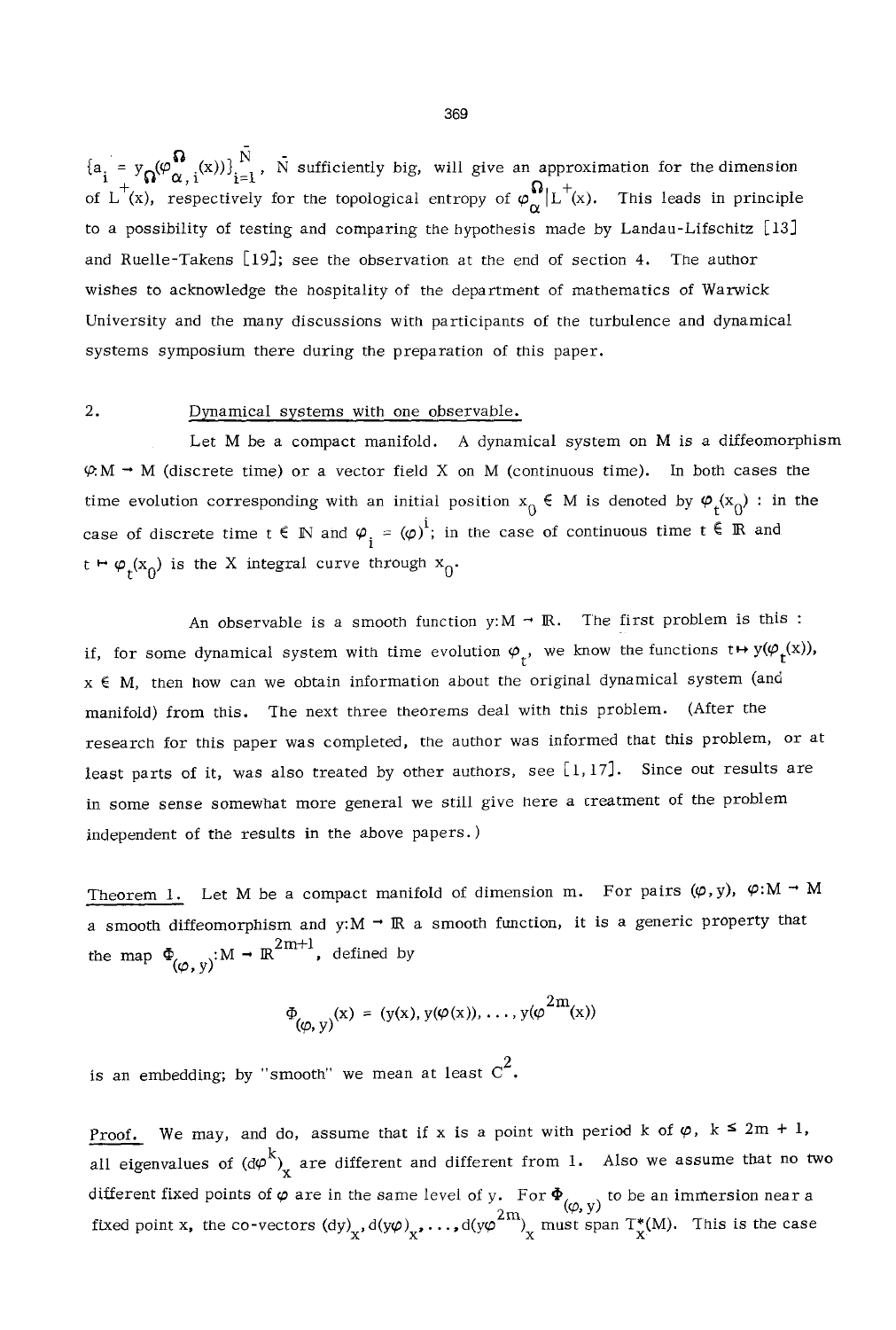for generic y if  $d\varphi$  satisfies the above condition at each fixed point.

In the same way one proves that  $\Phi_{(Q_1, y)}$  is generically an immersion and even an embedding when restricted to the periodic points with period  $\leq 2m + 1$ . So we may assume that for generic  $(\varphi, y)$  we have :  $\Phi_{(\varphi, y)}$ , restricted to a compact neighbourhood V of the set of points with period  $\leq 2m + 1$  is an embedding; for some neighbourhood U of  $(\varphi,\bar{y}),\Phi_{(\varphi,\bar{y})}|V$  is an embedding whenever  $(\varphi,y)\in\mathfrak{U}$ . We want to show that for some  $(\varphi, y) \in \mathfrak{u}$ , arbitrarily near  $(\varphi, y)$ ,  $\Phi_{(\varphi, v)}$  is an embedding.

For any point  $x \in M$ , which is not a point of period  $\leq 2m + 1$  for  $\varphi$ , the  $\circ$ o-vectors (dy),d(y $\varphi$ ),d(y $\varphi^2$ ),...,d(y $\varphi^{2m}$ )  $\in$  T\*(M) can be perturbed independently by perturbing y. Hence arbitrarily near y there is  $\overline{y}$  such that  $(\overline{\varphi}, \overline{y}) \in \mathfrak{u}$  and such that  $\Phi_{(0, \pi)}^-$  is an immersion. Then there is a positive  $\varepsilon$  such that whenever  $0 \le \rho(x, x') \le \varepsilon$ ,  $\Phi_{\zeta} = \langle x \rangle \neq \Phi_{\zeta} = \langle x \rangle$ ;  $\rho$  is some fixed metric on M. There is even a neighbourhood  $u \subseteq u$  of  $(\varphi, y)$  such that for any  $(\varphi, y) \in u'$ ,  $\Psi_{(x_0, y_0)}$  is an immersion and  $\Psi_{(x_0, y_0)}(x)$  $\Phi_{(\varphi, v)}(x')$  whenever  $x \neq x'$  and  $\rho(x, x') \leq \varepsilon$ . From now on we also assume that each component of V has diameter smaller than  $\varepsilon$ .

Finally we have to show that in **u** we have a pair  $(\varphi, y)$  with  $\Phi_{\alpha}$ , injective. For this we need a finite collection  $[U_{ij}]$ , of open subsets of M, covering the closure of 2m  $M \setminus \bigcup_{i=0}^{\infty} \varphi^{i}(V)$ , and such that :

- (i) for each  $i = 1, ..., N$  and  $k = 0, 1, ..., 2m$ , diameter  $(\varphi^{-k}(U_i)) < \varepsilon$ ;
- (ii) for each i, j = 1, ..., N and k, 1 = 0, 1, ...,  $2m$ ,  $\varphi^{-k}(U_i) \cap U_i \neq \emptyset$  and  $\varphi^{k}(U_i) \cap U_i \neq \emptyset$ imply that  $k = \ell$ ;
- (iii) for  $\varphi'(x) \in M \setminus (\cup U)$ , j = 0,..., 2m, x'  $\not\in V$  and  $\rho(x,x') > \varepsilon$ , no two points of the sequence  $x,\varphi(x),\ldots,\varphi^{2m}(x),x',\varphi(x'),\ldots,\varphi^{2m}(x')$  belong to the same  $U_i$ .

Note that (ii) implies, but is not implied by (ii)' no two points of the sequence  $x, \varphi(x), ..., \varphi^{n}$  (x) belong to the same  $U_i$ 

We take a corresponding partition  $\{\lambda_i\}$  of unity, i.e.,  $\lambda_i$  is a non-negative function with support  $\bigcup_{i}$  and  $\sum_{i=1}^{n} \lambda_i(x) = 1$  for all  $x \in M \setminus V$ . Consider the map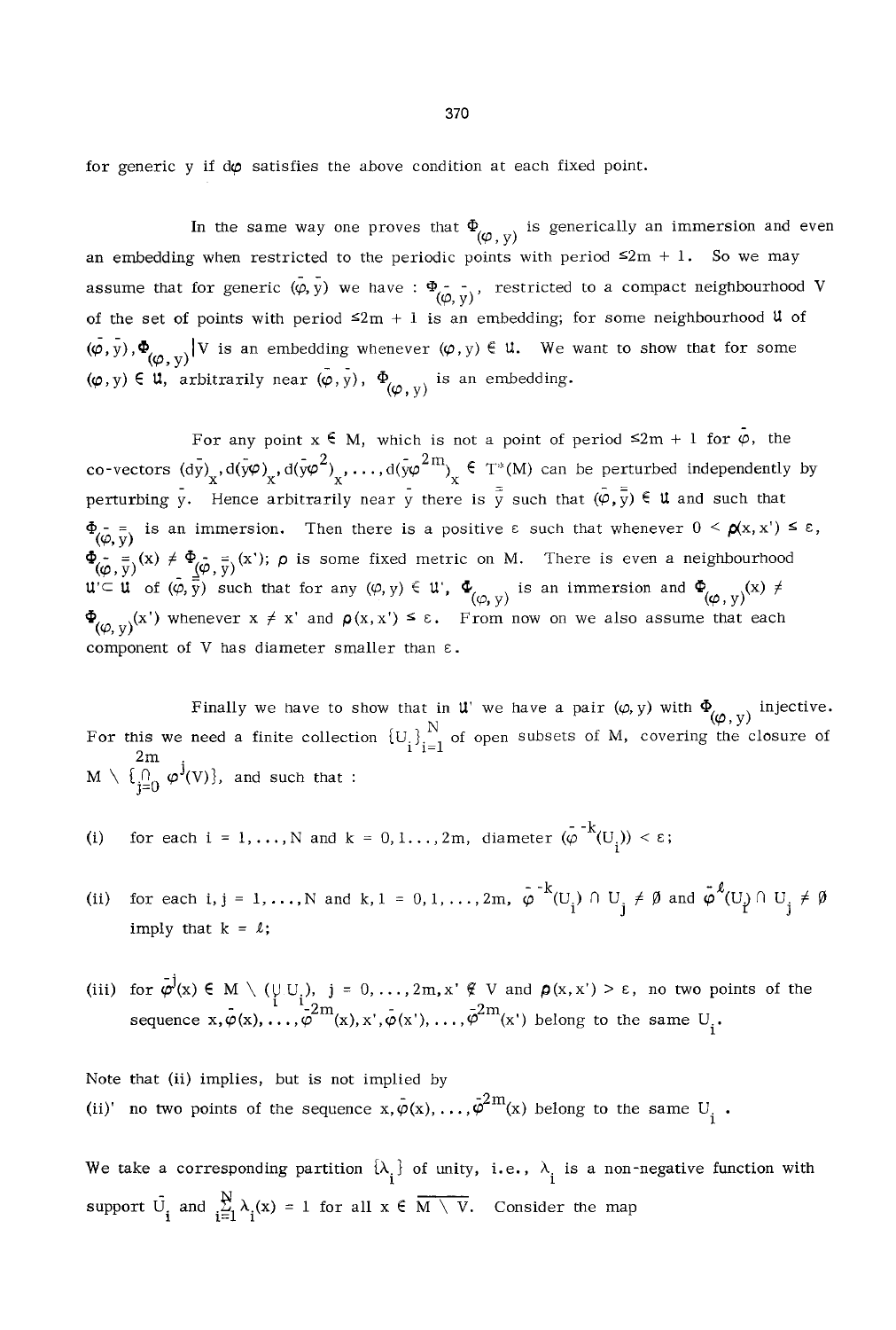$\forall : M \times M \times \mathbb{R}^N \rightarrow \mathbb{R}^{2m+1} \times \mathbb{R}^{2m+1}$  which is defined in the following way  $\Psi(x, x', \varepsilon_1, \ldots, \varepsilon_N) = (\Phi_{(\varphi, \overline{y}_\varepsilon)}(x), \Phi_{(\varphi, \overline{y}_\varepsilon)}(x'))$ , where  $\varepsilon$  stands for  $(\varepsilon_1, \ldots, \varepsilon_N)$  and  $\overline{y}_{g} = \overline{y} + \Sigma \varepsilon \lambda$ . We define  $W \subseteq M \times M$  as  $W = \{(x,x') \in M \times M | \rho(x,x') \geq \varepsilon \text{ and not } \lambda\}$ i=l both x and x' are in  $int(V)$ ,  $\cdot$  restricted to a small neighbourhood of  $W \times \{0\}$  in  $(M \times M) \times \mathbb{R}^N$ , is transverse with respect to the diagonal of  $\mathbb{R}^{2m+1} \times \mathbb{R}^{2m+1}$ . This transversality follows immediately from all the conditions imposed on the covering  $\{U_i\}_{i=1}^N$ . From this transversality we conclude that there are arbitrarily small  $\bar{\varepsilon} \in \mathbb{R}^N$  such that  $\Psi(W\times\{\bar{\epsilon}\})~\cap~\mathbb{A} = \emptyset$ . If also for such an  $\bar{\epsilon},(\bar{\varphi},\bar{\bar{y}}_{\bar{\epsilon}}) \in \mathfrak{u}$  then  $\Phi_{(\bar{\varphi},\bar{y}_{\bar{\epsilon}})}$  is injective and hence an embedding.

This proves that for a dense set of pairs  $(\varphi, y)$ ,  $\Phi_{(\varphi, y)}$  is an embedding. Since the set of all embeddings is open in the set of all mappings, there is an open and dense set of pairs  $(\varphi, y)$ , for which  $\Phi_{(\varphi, v)}$  is an embedding. This proves the theorem.

Remark. ~Ihis theorem also works for M non-compact if we restrict our observables to be proper functions.

Theorem 2. Let M be a compact manifold of dimension m. For pairs  $(X, y)$ , X a smooth (i.e.,  $C^2$ ) vector field and y a smooth function on M, it is a generic property that  $\Phi_{X, v} : M \to \mathbb{R}^{2m+1}$ , defined by  $\Phi_{X, y}(x) = (y(x), y(\varphi_1(x)), \dots, y(\varphi_{2m}(x))$  is an embedding, where  $\varphi_t$  is the flow of X.

Proof. The proof of this theorem is almost the same as the proof of theorem 1. In this case we impose the following generic properties on X :

(i) if  $X(x) = 0$  then all eigenvalues of  $(d\varphi_1)_x : T_x(M) \to T_x(M)$  are different and different from 1;

(ii) no periodic integral curve of X has integer period  $\leq 2m + 1$ .

In this case  $\varphi_1$  satisfies the same conditions as  $\varphi$  in the previous proof. The rest of the proof carries over immediately.

The next theorem is only included for the sake of completeness; it will not be used in the sequel of this paper,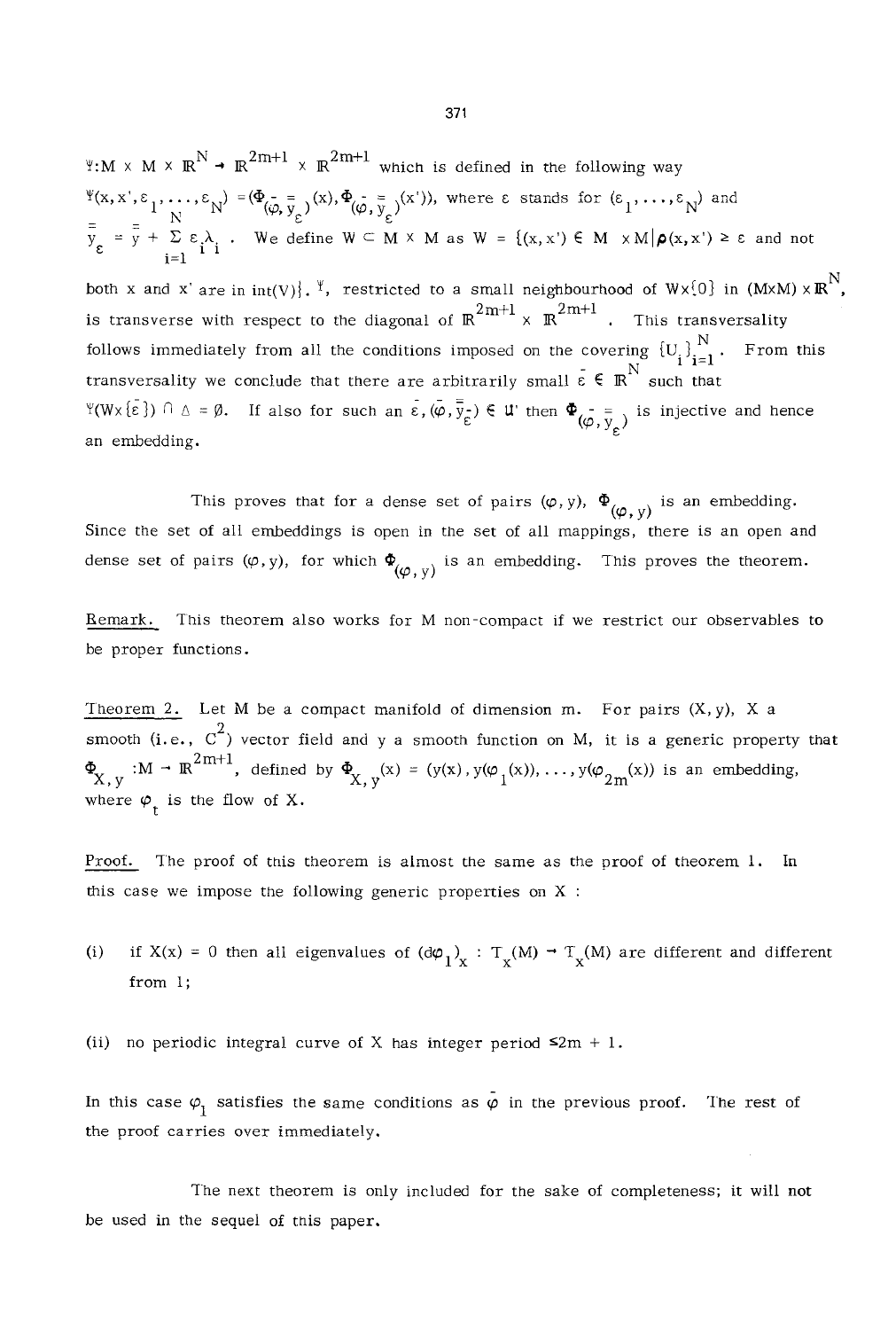Theorem 3. Let M be a compact manifold of dimension m. For pairs  $(X, y)$ , X a smooth vector field and y a smooth function on M, it is a generic property that the map  $\tilde{\Phi}_{\mathbf{v}}$  : M  $\rightarrow \mathbb{R}^{2m+1}$ , defined by

$$
\widetilde{\Phi}_{X, y}(x) = (y(x), \frac{d}{dt}(y(\varphi_t(x)))|_{t=0}, \dots, \frac{d^{2m}}{dt^{2m}}(y(\varphi_t(x)))|_{t=0})
$$

is an embedding. Here  $\varphi$  again denotes the flow of X; this time, smooth means at least  $C^{2m+1}$ 

Proof. Also this proof is quite analogous to that of theorem 1. First we may, and do, assume that a generic vector field X has the property that whenever  $X(x) = 0$ , all eigenvalues of  $(dX)_{\mathbf{v}}$  are different and different from zero. Sing(X) denotes the set of points where X is zero; this set is finite.

As in the proof of theorem 1, for such a vector field  $X$  the set of functions y: M  $\rightarrow$  R such that  $\widetilde{\Phi}_{X}$  is an immersion and, when restricted to a small neighbourhood of Sing(X), an embedding, is residual.

Finally, to obtain an embedding for  $(X, \overline{y})$ ,  $\overline{y}$  near y, we don't need an open covering in the present case. One can construct directly a map  $y_v$ , v in some finite dimensional vector space V, which is the analogue of  $y<sub>g</sub>$ , with the following properties :

$$
(i) \t y_0 = y;
$$

(ii) for  $x \in Sing(X)$ , the 1-jet of  $y_y$  is independent of v;

(iii) for  $x, x' \notin Sing(X)$ ,  $x \neq x'$  the map  $j^{2m}_{x} \times j^{2m}_{x'} \; : \; V \to j^{2m}_{x}(M) \times j^{2m}_{x'}(M)$ has a surjective derivative for all  $(x, x')$  in  $v = 0$ ;  $\int_{x}^{2m} M(x)$  is the vector space of 2m-jets of functions on M in x;  $j_x^{2m}(v)$  is the 2m-jet of  $y_y$  in x.

Using  $y_y$  one defines a map

$$
\mathfrak{F}_!M \times M \times V \to \mathbb{R}^{2m+1} \times \mathbb{R}^{2m+1} \text{ as before }.
$$

The rest of the proof of theorem 1 now carries over to the present situation.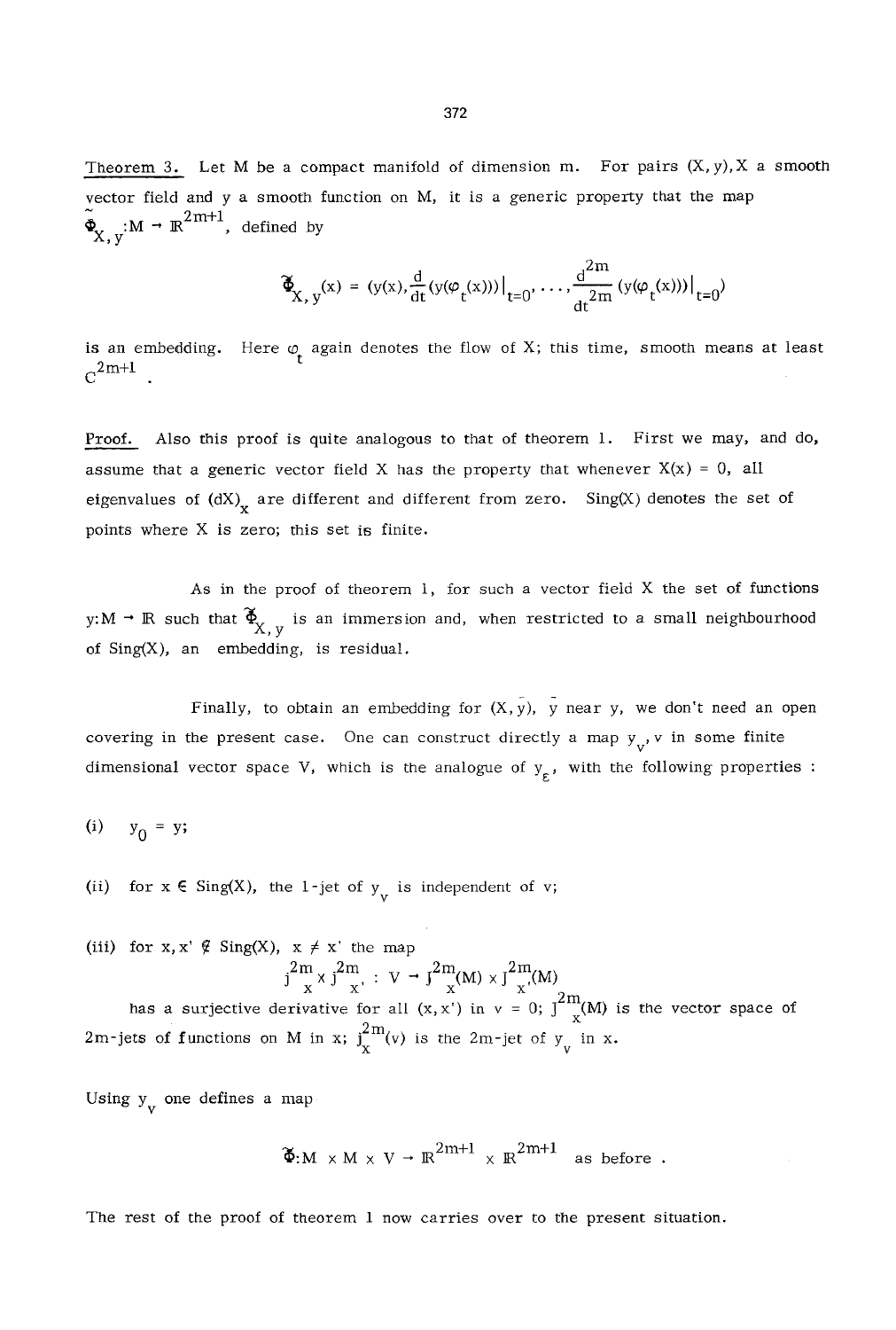From the last three theorems it is clear how a dynamical system with time evolution  $\varphi_{\tau}$  and observable y is determined generically by the set of all functions  $t \rightarrow y(\varphi_t(x))$ . In practice the following situation may occur : we have a dynamical system with continuous time, but the value of the observable y is only determined for a discrete set  $\{0, \alpha, 2\alpha, \dots\}$  of values of t;  $\alpha > 0$ . This happens e.g. in the measurements of the onset of turbulence  $[6, 8, 9, 10]$ . Also instead of all sequences of the form  $[y(\varphi_{i\alpha}(x))]_{i=0}^{\infty}$ ,  $x \in M$ , we only know such a sequence for one, or a few values of x (depending on the number of experiments) and these sequences are not known entirely but only for  $i = 1, ..., \overline{N}$  for some finite but big  $\overline{N}$  (in [6],  $\overline{N} = 8192 = 2^{13}$ ). In this light we should know whether, under generic assumptions, the topology of, and dynamics in the positive limit set

$$
L^+(x) = \{x' \in M | \exists t_i \rightarrow \infty \text{ with } \varphi_{t_i}(x) \rightarrow x'\}
$$

of x is determined by the sequence  $\{y(\varphi_{i,\alpha}(x))\}_{i=0}^{\infty}$ . This question is treated in the next theorem and its corollary; in later sections we come back to the point that these sequences are only known up to some finite  $\tilde{N}$ .

Theorem 4. Let M be a compact manifold, X a vector field on M with flow  $\varphi_t$  and p a point in M. Then there is a residual subset  $C_{X, p}$  of positive real numbers such that for  $\alpha \in C_{X,p}$ , the positive limit sets of p for the flow  $\varphi_t$  of X and for the diffeomorphism  $\varphi_{\alpha}$  are the same. In other words, for  $\alpha \in C_{X,p}$  we have that each point q  $\in M$  which is the limit of a sequence  $\varphi_{t_i}$  (p),  $t_i \in \mathbb{R}$ ,  $t_i \rightarrow +\infty$ , is the limit of a sequence  $\varphi_{n_i}$ .  $\alpha^{(p)}$ .  $n_i \in \mathbb{N}, n_i \rightarrow \infty$ .

<u>Proof.</u> Take  $q \in L^+(p)$ . For  $\varepsilon$  a (small) positive real number define  $C_{\varepsilon,q} = {\alpha>0 \quad |~ \exists~ n \in \mathbb{N}, \text{ such that } \rho(\varphi_{n,\alpha}(p),q) < \varepsilon},~\rho \text{ is some fixed metric on M}.$ Clearly C<sub>c, q</sub> is open; it is also dense. To prove this last statement we observe that for any  $\alpha > 0$  and  $\epsilon > 0$ , there is a point of C<sub> $\epsilon$ , q</sub> in  $(\alpha, \alpha + \epsilon)$  if and only if there is a  $t \in (n.\alpha,n.(\alpha+\epsilon))$  with  $\rho(\varphi_{\epsilon}(p),q) < \epsilon$  for some integer n. The existence of such t follows from the fact that for big n the intervals  $(n,\alpha,n,(\alpha+\epsilon))$  overlap (in the sense that for big n,  $n \cdot (\alpha + \epsilon) > (n+1) \cdot \alpha$  and the fact that there are arbitrary big values of t with  $\rho(\varphi_r(p), q) < \varepsilon.$ 

Since C<sub> $\epsilon$ , q</sub> is open and dense we can take for C<sub>X,p</sub>  $\subset$  R<sub>++</sub> the following residual set  $C_{X,p} = \prod_{i=1}^{n} C_i$  where  $\{q_i\}$  is a countable dense sequence in L<sup>'</sup>(p).  $i$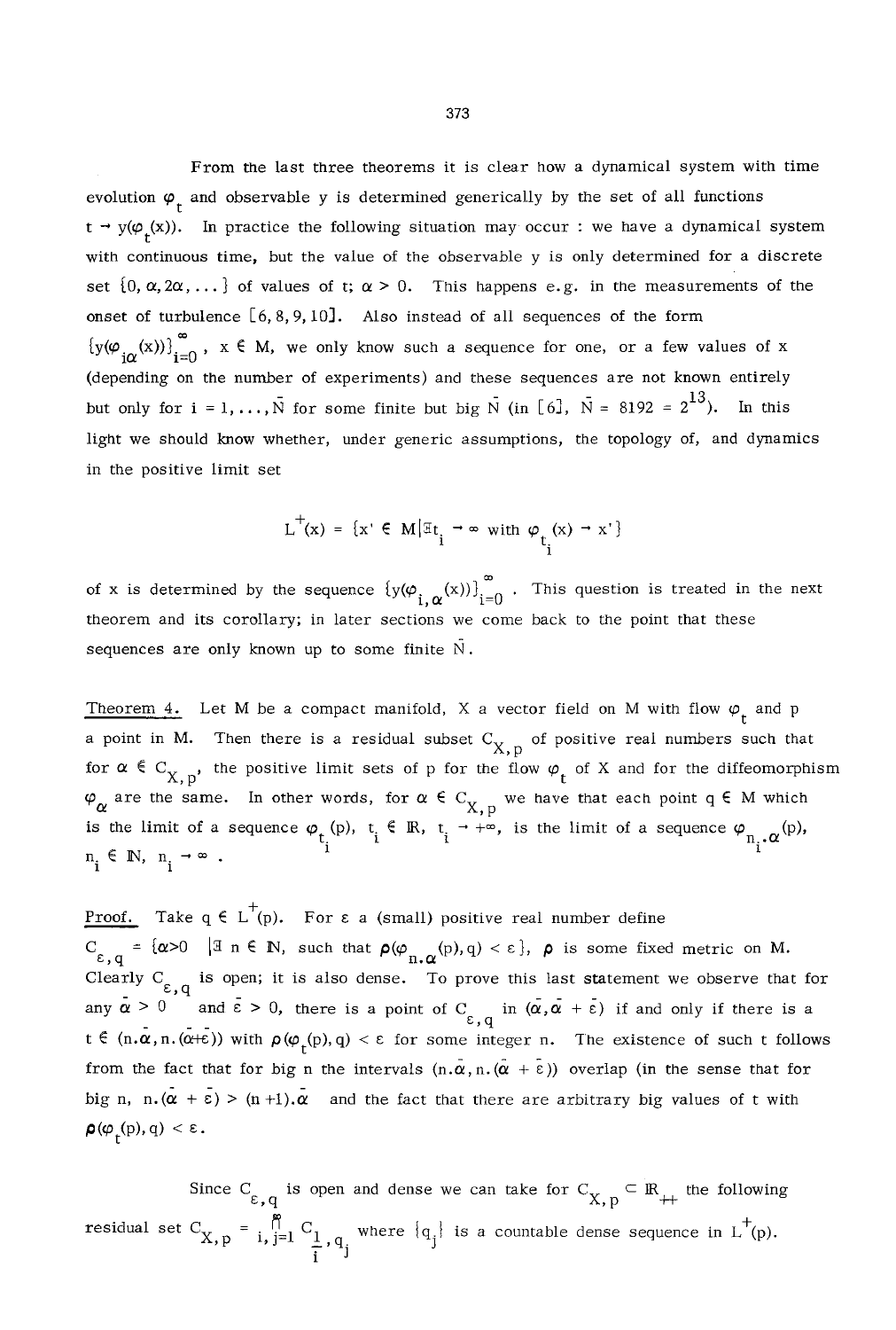Corollary 5. Let M be a compact manifold of dimension m. We consider quadruples, consisting of a vector field X, a function y, a point p, and a positive real number  $\alpha$ . For generic such  $(X, y, p, \alpha)$  (more precisely : for generic  $(X, y)$  and  $\alpha$  satisfying generic conditions depending on X and p), the positive limit set  $L^+(p)$  is "diffeomorphic" with the set of limit points of the following sequence in  $\mathbb{R}^{2m+1}$  :

$$
\{(y(\boldsymbol{\varphi}_{k,\,\boldsymbol{\alpha}}(p)),y(\boldsymbol{\varphi}_{(k+1),\,\boldsymbol{\alpha}}(p)),\,\ldots,y(\boldsymbol{\varphi}_{(k+2m),\,\boldsymbol{\alpha}}(p)))\}_{k=0}^{\infty}
$$

The meaning of "diffeomorphic" should be clear here : it means that there is a smooth embedding of M into  $\mathbb{R}^{2m+1}$  mapping  $\mathbb{L}^{+}$ <sub>(p)</sub> bijectively to this set of limit points.

For further reference we remark that the metric properties of  ${(\varphi_i, \varphi)}_{i=0}$  – M, with  ${\varphi_i, \varphi}$ ,  ${\varphi}$ ) as a sequence of distinguished points are the same as  $\overline{\{b_i\}_{i=1}^{\infty}} \subset \mathbb{R}^{2m+1}$  with  $\{b_i\}$  as a sequence of distinguished points :

$$
\mathbf{b}_{i} = (\mathbf{y}(\boldsymbol{\varphi}_{i,\alpha}(\mathbf{p})), \ldots, \mathbf{y}(\boldsymbol{\varphi}_{(1+2m),\alpha}(\mathbf{p}))) \in \mathbb{R}^{2m+1}
$$

These metric properties are the same in the sense that distances in M and the corresponding distances in  $\mathbb{R}^{2m+1}$  have a quotient which is uniformly bounded and bounded away from zero.

## 3. Limit capacity and dimension.

There are several ways to define the notion of dimension for compact metric spaces. The definition which we use here gives the so-called limit capacity. Some information on this notion can be found in  $[14]$ . Since this limit capacity is not well known we treat here some of its basic properties.

Let  $(S, \rho)$  be a compact metric space. For  $\varepsilon > 0$  we make the following definitions

- $s(S, \varepsilon)$  is the maximal cardinality of a subset of S such that no two points have distance less than  $\varepsilon$ ; such a set is called a maximal  $\varepsilon$ -separated set;
- $r(S, \varepsilon)$  is the minimal cardinality of a subset of S such that S is the union of all the  $\varepsilon$ -neighbourhoods of its points; such a set is also called a minimal  $\varepsilon$ -spanning set.

Note that

$$
r(S,\varepsilon) \leq s(S,\varepsilon) \leq r(S,\frac{\varepsilon}{2}) \cdot \ldots \cdot (1)
$$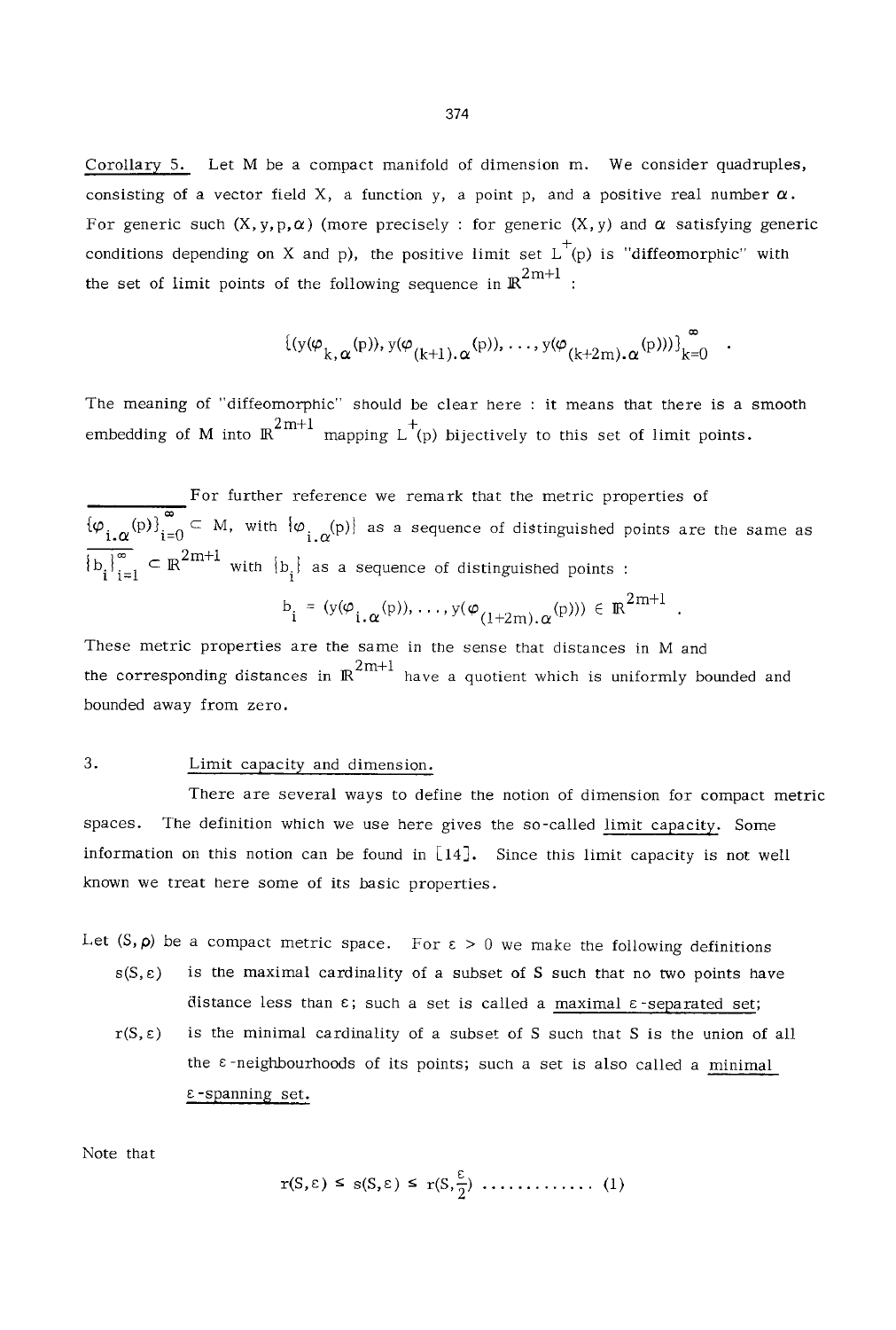The first inequality follows from the fact that a maximal  $\varepsilon$ -separated set is  $\varepsilon$ -spanning. The second inequality follows from the fact that in an  $\frac{\varepsilon}{2}$  -neighbourhood of any point (of a minimal  $\frac{\varepsilon}{2}$  -spanning set) there can be at most one point of an  $\varepsilon$ -separated set.

Next we define the limiting capacity  $D(S)$  of S as

$$
D(S) = \lim_{\epsilon \to 0} \inf \frac{\ln (r(S, \epsilon))}{-\ln \epsilon} = \lim_{\epsilon \to 0} \inf \frac{\ln (s(S, \epsilon))}{-\ln \epsilon};
$$

the fact that the last two expressions are equal follows from  $(l)$ . The notion of capacity, or rather  $\varepsilon$ -capacity, was originally used for  $s(S, \varepsilon)$ . This limit capacity is strongly related to the Hausdorff dimension, see  $[5 \text{ or } 12]$ , which is clear from the following equivalent definition. Let  $\mathfrak{u}$  be a finite covering  $\{U_i\}_{i\in I}$  of S. Then for a > 0  $D_{a,\,\mathbf{u}} = \sum_{i\in I}$  (diam  $(U_i)^a$ . Next we define  $D_{a,\,\varepsilon}$  as the infinum of  $D_{a,\,\mathbf{u}}$  where  $\mathbf{u}$  runs over all finite covers of S each of whose elements has diameter  $\varepsilon$ . Notice that  $D_{\alpha,\varepsilon} \in [r (S, \varepsilon), \varepsilon^a, r(S, \frac{\varepsilon}{2}), \varepsilon^a]$ . It is not hard to see that there is a unique number, which is in fact the limit capacity  $D(S)$ , such that for a >  $D(S)$ , resp. a <  $D(S)$ ,  $\stackrel{11}{\epsilon}$  on  $D_a$  is zero, resp. infinite. This last definition of limit capacity goes over in the definition of Hausdorff dimension if we replace "each of whose elements has diameter  $\varepsilon$ " by "each of whose elements has diameter  $\leq \varepsilon$ .

 $\left\{ \Phi_i \right\}_{i=0}$  be some countable dense sequence in S. For  $\varepsilon > 0$  we define the subset  $J_{\varepsilon} \subset \mathbb{N}$ by : For later reference we indicate a third definition of limit capacity. Let

 $0 \in J_{\epsilon}$ ; for  $i > 0$ :

 $i \in J_{\varepsilon}$  if and only if for all j with  $0 \leq j < i$  and  $j \in J_{\varepsilon}$ , we have  $\rho(b_i, b_i) \geq \varepsilon$ .  $C_{\epsilon}$  denotes the cardinality of  $J_{\epsilon}$ . From these definitions it easily follows that whenever  $0 < \varepsilon < \varepsilon$ ',

$$
r(S, \varepsilon') \leq C \leq s(S, \varepsilon).
$$

 $\epsilon$  in C<sub>2</sub> Hence we may also define D(S) by D(S) =  $\lim_{n \to \infty}$  inf  $\frac{1}{n}$  . From the literature, see [12], we know that the Hausdorff dimension is greater than or equal to the topological dimension and from the above considerations it is clear that the limit capacity is greater than or equal to the Hausdorff dimension. Both the Hausdorff dimension and the limit capacity depend on the metric (and not only on the topology). If however  $\rho$  and  $\rho'$  are metrics on S such that for some constant C and any  $x, y \in S$ ,  $C \cdot \rho(x, y) \ge \rho'(x, y) \ge C^{-1} \cdot \rho(x, y)$ , then the limit capacity and the Hausdorff dimension are the same for the metrics  $\rho$  and  $\rho'$ . In this case the metrics  $\rho$  and  $\rho'$ are called metrically equivalent. Finally if S is a compact manifold with a metric  $\rho$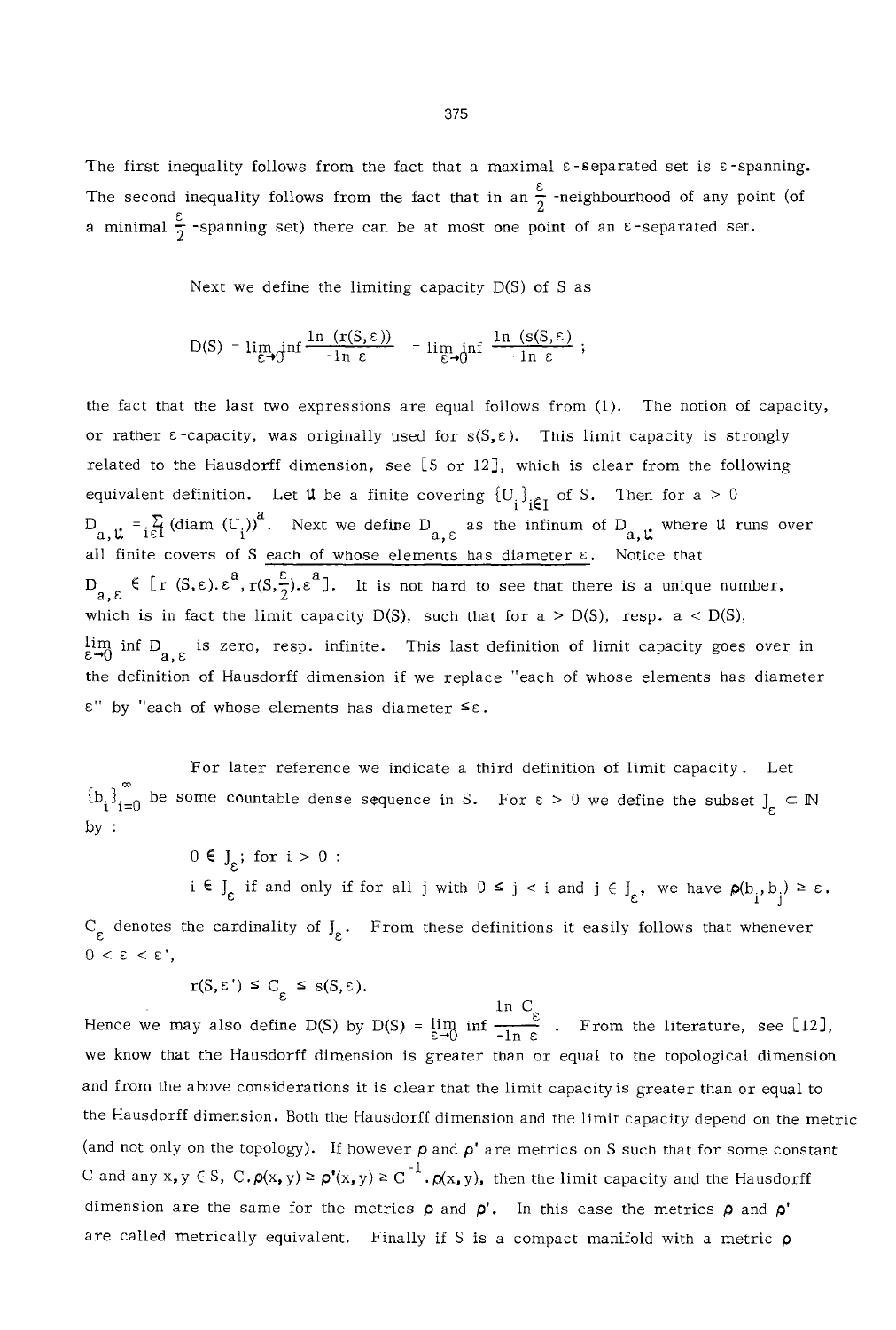which is metrically equivalent with a metric induced by a Riemannian structure, then the limit capacity equals the topologicaI dimension.

Examples where the Hausdorff dimension is different from the limit capacity were given by Man $\acute{\text{e}}$  [14]. It seems to be an open question whether a difference between Hausdorff dimension and limit capacity can occur for positive limit sets of smooth vector fields on compact manifolds; if the answer is no then for all our purposes the Hausdorff dimension and the limit capacity are the same.

Contrary to the topological dimension, the Hausdorff dimension and the limit capacity need not be integers. If we take for example for  $\tilde{S}$  a Cantor set in  $\mathbb{R}$ , define as  $\tilde{S} = \prod_{i=0}^{\infty} S_i$  where :  $S_0 = [0, 1]$ ;  $S_{i+1} \subset S_i$ ;  $S_i$  has  $2^i$  intervals of length  $\alpha^i$ ,  $\alpha < \frac{1}{2}$ ; and  $S_{i+1}$  is obtained from  $S_i$  by removing in the middle of each segment of  $S_i$  a segment of  $i$ length  $\alpha^1$ .(1-2 $\alpha$ ). We takeas countable dense subset S the union of the left endpoints of the intervals of S<sub>i</sub> for all i. If we compute  $C_{\varepsilon}$  for  $\varepsilon = \alpha^l$ , we find C<sub>i</sub> = 2<sup>1</sup>. From this it is not hard to deduce that

$$
D(S) = -\frac{\ln 2}{\ln \alpha} \quad .
$$

In determining the limit capacity of a closed subset of a compact manifold it is important to note that there is only one metric equivalence class on the manifold which contains a metric induced by a Riemannian structure. Limit capacity is always assumed to be defined with respect to a metric in this class.

## 4. Determination of dimension and entropy.

We consider the following situation : M is a compact manifold with a smooth vector field X, a smooth function  $y: M \to \mathbb{R}$  and a point  $p \in M$ . We assume that p is part of its own positive limit set  $L^+(p)$ ; also we assume that for some fixed  $\alpha > 0$ , the sequence  $\{\varphi_{i\alpha}(p)\}_{i=0}^{\infty}$  is dense in L<sup>+</sup>(p) and that  $(\varphi_{\alpha},y)$  is generic in the sense of theorem 1;  $\varphi$ , denotes the flow of X. Note that the only non-generic assumption we made on  $(M, X, y, p, \alpha)$  is  $p \in L^+(p)$ . This assumption can in some sense be justified : if the orbit  $\varphi_t(q)$  goes to an "attractor for  $t \to \infty$ ", then if we replace q by  $\varphi_T(q) = \tilde{q}$ ,  $T \gg 1$ , it is almost true that  $\tilde{q} \in L^+(\tilde{q})$ . So the assumption  $p \in L^+(p)$  can be seen as a way to include in the description (see the introduction) the fact that we can only start measuring after the experiment is already going for quite a time (with fixed  $\Omega$ ).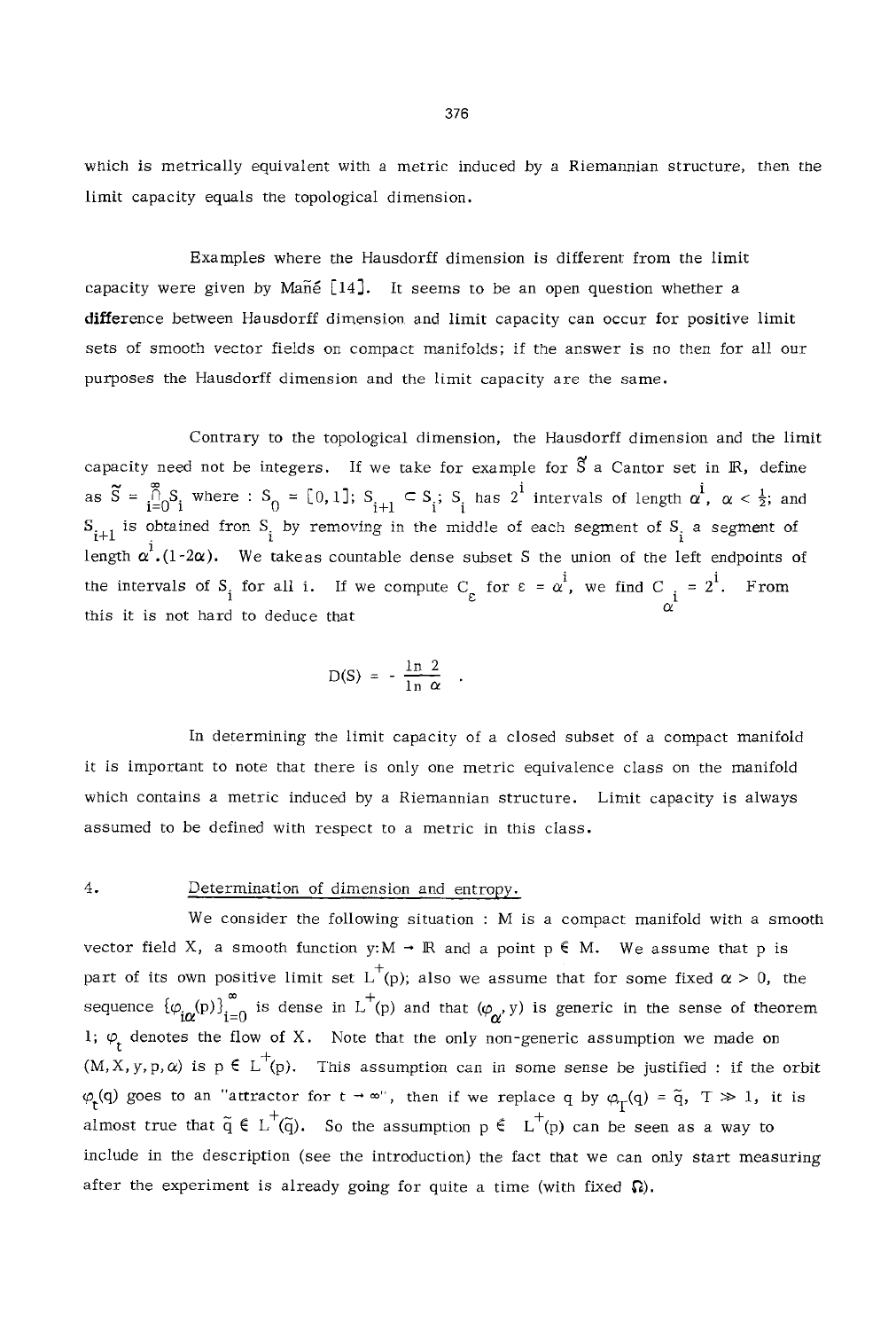In this situation we have the sequence  $\{a_i = y(\varphi_{i,\alpha}(p))\}_{i=0}^{\infty}$  which represents the experimental output (so for the moment we assume the experiment has been carried out for an infinite amount of time). From this sequence we obtain subsets  $J_{n,\varepsilon} \subseteq \mathbb{N}$  by the following inductive definition (see also the end of section 3) :

$$
\begin{aligned} 0 \in \mathcal{J}_{n,\varepsilon}; &\text{ for } i > 0: \\ i \in \mathcal{J}_{n,\varepsilon} &\text{ if and only if for all } 0 \leq j < i, \text{ with } j \in \mathcal{J}_{n,\varepsilon} \\ \max(|a_i - a_j|, |a_{i+1} - a_{j+1}|, \dots, |a_{i+n} - a_{j+n}|) > \varepsilon \end{aligned}.
$$

 $C_{n,\varepsilon}$  denotes the cardinality of  $J_{n,\varepsilon}$ .

Main theorem. The limit capacity of  $L^+(p)$  equals

$$
D(L^{+}(p)) = \lim_{n \to \infty} (\lim_{\varepsilon \to 0} \inf \frac{\ln C_{n,\varepsilon}}{-\ln \varepsilon})),
$$

where  $\lim_{n\to\infty}$  reaches the limit value for every  $n \geq 2(\text{dim}(M)).$ 

The topological entropy of  $\varphi_{\alpha} | L^+(p)$  equals

$$
H(L^+(p)) = \lim_{\epsilon \to 0} \left( \limsup_{n \to 0} \frac{lnC_{n,\epsilon}}{(n+1)!} \right) \ ,
$$

where  $\lim_{n\to 0}$  often (e.g. if L<sup>+</sup>(p) is an expansive basic set [3]) reaches the limit value for every  $0 < \varepsilon < \varepsilon_0$  for some  $\varepsilon_0$ .

<u>Proof</u>. We take some  $N \geq 2 \cdot \dim(M)$ . The map  $\Phi: M \to \mathbb{R}^{N+1}$ , defined by

$$
q \mapsto (y(q), y(\phi_{\alpha}(q)), \ldots, y(\phi_{N, \alpha}(q))
$$

is an embedding. On  $\Phi(M)$  we use the metric

$$
\rho((x_0, \ldots, x_N), (x_0', \ldots, x_N')) = \max_i |x_i - x_i'|.
$$

This metric is equivalent in the metric sense to any metric on  $\Phi(M)$  derived from a Riemannian metric. Se we may use  $\rho$  to compute  $D(L^+(p)) = D(\Phi(L^+(p)))$ .

The first statement in the main theorem now follows by applying section 3 to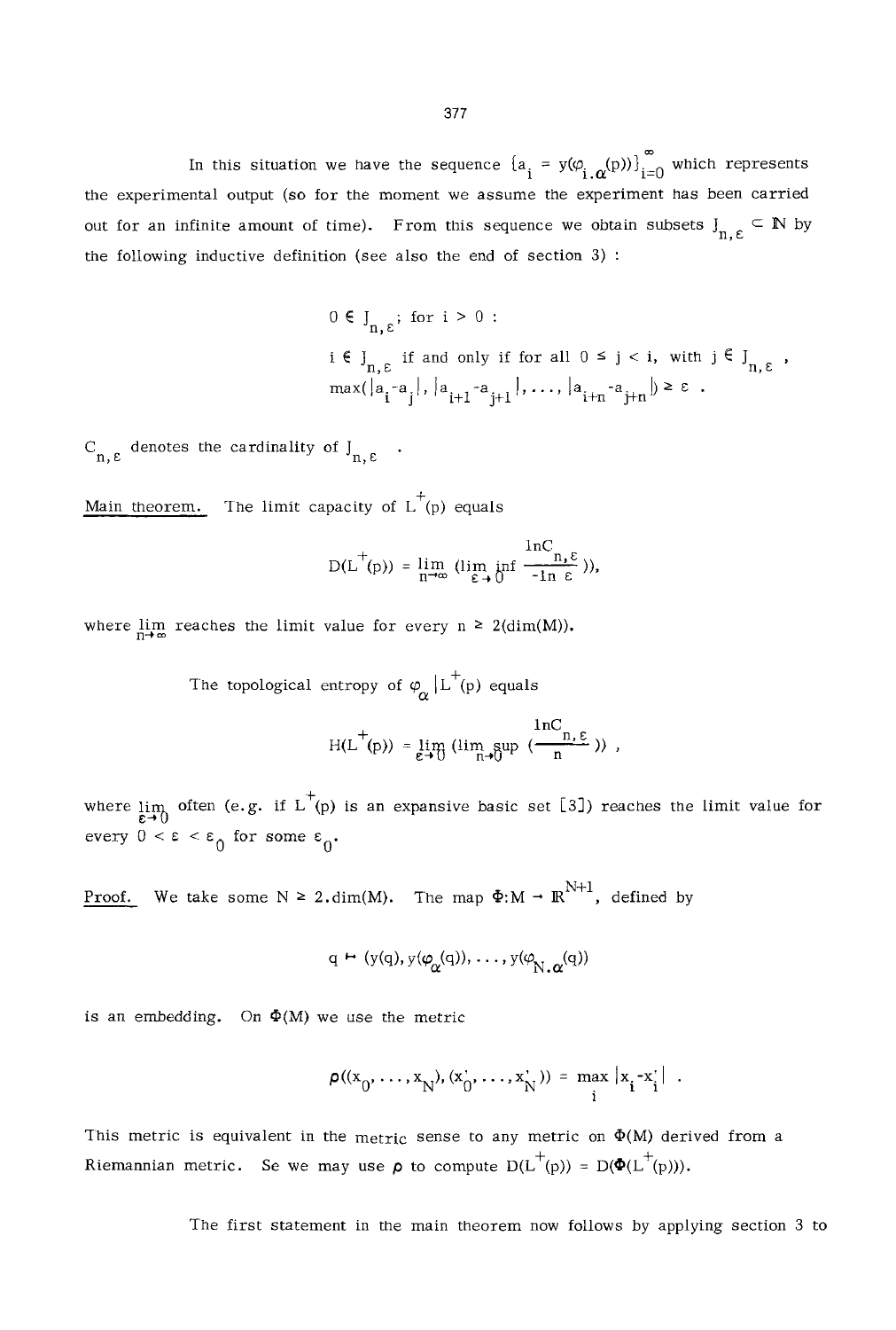to the sequence  ${\varphi_i} {\varphi_j}^{\infty}$  in L<sup>+</sup>(p).

Next we come to the determination of the topological entropy of  $\varphi_{\rho} | L^+(p)$ . For this we have to find the cardinality of a minimal  $\varepsilon$ -spanning set of orbits of length n, see Bowen [2]. A minimal  $\varepsilon$ -spanning set of orbits of length n of  $\varphi_{\alpha}$  is a finite set  $iq_i\}_{i \in I}$  in L (p) such that :

- (i) for every  $q \in L^+(p)$  there is some  $i_0 \in I$  such that  $\rho(\varphi_{i,\alpha}(q), \varphi_{i,\alpha}(q_{i_0})) < \varepsilon$  for all 0 ≤ i ≤
- (ii) among all subsets of  $L^+(p)$  satisfying (i),  $\{q_i\}_{i\in I}$  has minimal cardinality.

Let  $r(n,\varepsilon)$  be this cardinality. There is also a maximal cardinality of  $\varepsilon$ -separated orbits of length n, denoted by  $s(n, \varepsilon)$  (see [1]). The entropy can now be defined as

$$
H(L^+(p)) = \lim_{\epsilon \to 0} \ (\lim_{n \to \infty} \sup(\frac{\ln \ r(n, \epsilon)}{n})) = \lim_{\epsilon \to 0} (\lim_{n \to \infty} \sup(\frac{\ln(s(n, \epsilon))}{n}).
$$

If we use the metric  $\rho$ , defined above, we can replace  $s(n, \varepsilon)$  or  $r(n, \varepsilon)$  by  $C_{n+N,\varepsilon}$ ; see section 3. From this we obtain :

$$
H(L^+(p)) = \lim_{\epsilon \to 0} \left( \limsup_{n \to \infty} \frac{\ln(C_{n+N,\epsilon})}{(n+n,\epsilon)} \right) = \lim_{\epsilon \to 0} (\limsup_{n \to \infty} \frac{\ln(C_{n,\epsilon})}{(n+\epsilon)}). \quad .
$$

Observation. Application of this main theorem to the output of the Taylor-Couette experiment, described in the introduction, gives some complications due to the fact that  ${a_i}_{i=1}^N$  is finite in this case. For such a finite sequence one should proceed as follows: for  $n, \varepsilon, m$  with  $n + m \leq N$  we define subsets  $J_{n, \varepsilon, m} \subseteq N$  as follows :

(i) 
$$
0 \in J_{n \text{ s}} \text{ m}
$$
; for  $i > 0$ :

(ii) i  $\epsilon \, J_{n,\epsilon,m}$  if and only if both :

**(a)**  (b) for all  $j < i$ ,  $j \in J_{n,\epsilon,m'}$   $\max_{0 \leq k \leq n} |a_{i+k} - a_{j+k}| \geq \epsilon$ .  $i \leq m$ ;

 $C_{n,\epsilon,m}$  denotes the cardinality of  $J_{n,\epsilon,m}$ . For  $\bar{N} = \infty$ , one would have  $\lim_{m \to \infty} C_{n,\epsilon,m} = C_{n,\epsilon,m}$  $C_{n,\epsilon,m}$  is non-decreasing in m. Hence it seems reasonable to take  $C_{n,\epsilon,m}$  as an approximation of C<sub>n,  $\varepsilon$ </sub> provided the difference between C<sub>n,  $\varepsilon$ ,  $\bar{N}$ -n and say, C<sub>n,  $\varepsilon$ </sub> $\frac{1}{2}(\bar{N}$ -n)</sub>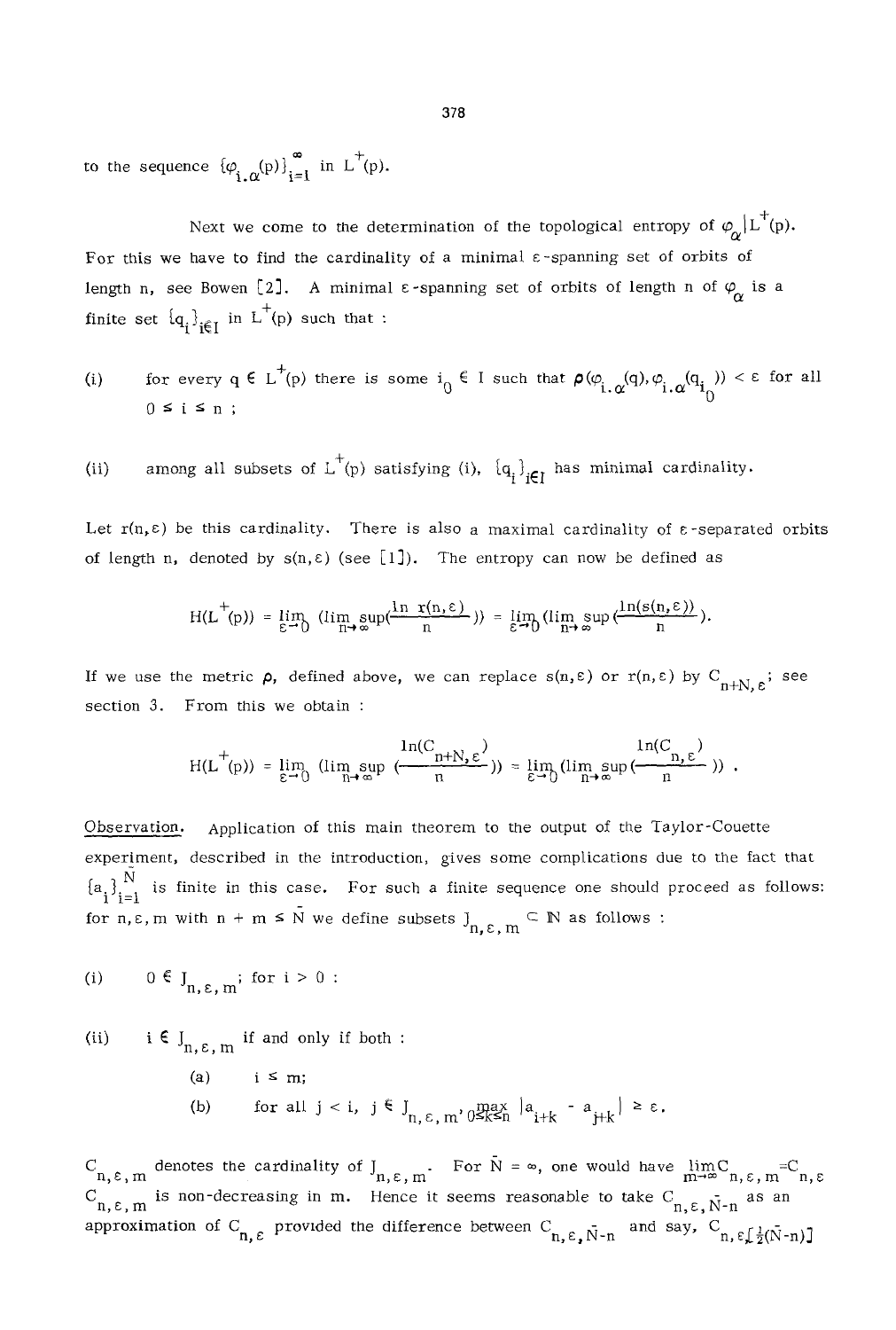is sufficiently small, say of the order of 1 or  $2\%$ . In this way we have the possibility of calculating  $C_{n,\,\epsilon}$  in a certain region of the  $(n,\epsilon)$ - plane; also one should consider these values for C only reliable if  $\varepsilon$  is well above the expected errors in the measurement. From these numerical values for C one should decide, on the basis of the main theorem what the values of  $D(L^+(p))$  and  $H(L^+(p))$  are or whether the limits defining these values "do not exist numerically".

If, in the calculation of  $D(L^+(p))$ , the ling would have the tendency of going to infinity, this would imply that representing the evolution on a finite dimensional manifold is a mistake. If on the other hand this Iimit would go to a non-integer, this would be evidence in favour of a strange attractor. Namely, as we have seen in section 3, for a Cantor set C we may have  $D(C)$  a non integer, and strange attractors have in general a Cantor set iike structure, e.g. see [3].

If the experimental data do not clearly indicate the limits in the calculation of  $D(L^+(p))$  and  $H(L^+(P))$  to exist and to be finite, then both the Landau-Lifschitz and the Ruelle-Takens picture are to be rejected as explanation of the experimental data.

#### Final remarks.

1. It does not seem to be known whether, for differentiable dynamical systems the "inf' and "sup" in the definition of limit capacity and entropy can be omitted. If they can omitted, one has a better test on the validity of the assumptions "finite dimensional and deterministic" : also the first limit has "to exist numerically".

2. Yorke pointed out to the author that he and others had made calculations of limit capacities in relation with a conjecture on Lyapunov numbers and dimension for attractors, see [7]. His calculating scheme is different from ours and probably faster. The calculations indicate that the computing time rapidly increases with dimension, which probably also holds for our computing scheme.

3. It should be noticed that the defining formulas for dimension and entropy become more alike when we write them in the following form .

$$
D(L^{+}(p)) = \lim_{n \to \infty} (\lim_{\varepsilon \to 0} \inf \left( \frac{\ln C}{n - \ln \varepsilon} \right))
$$
  

$$
H(L^{+}(p)) = \lim_{\varepsilon \to 0} (\lim_{n \to \infty} \sup \left( \frac{\ln C}{n - \ln \varepsilon} \right))
$$
.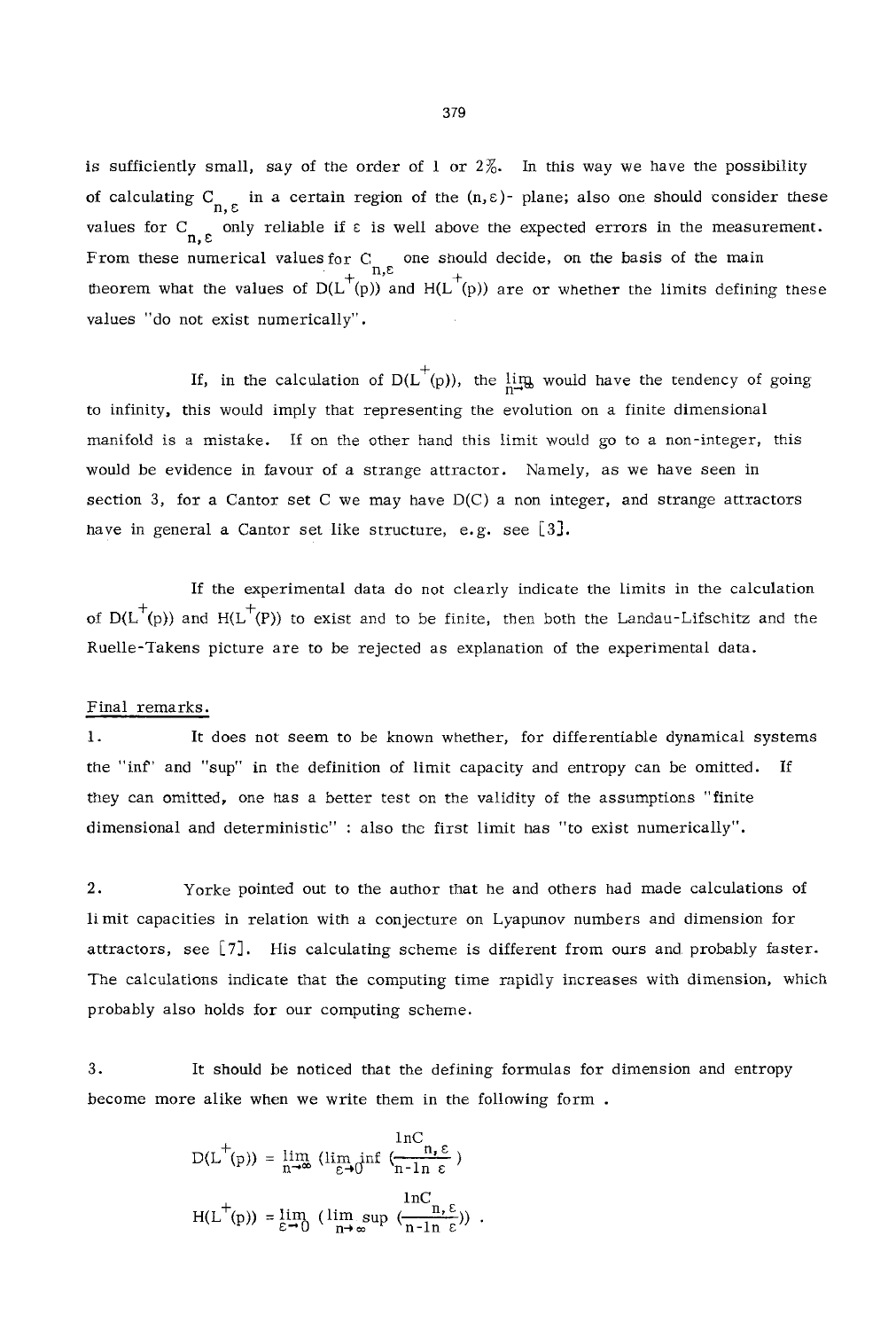$lnC$ If we denote  $\frac{m}{n-1}$  by  $Z(n,-\ln \varepsilon)$  and regard both n and -ln  $\varepsilon$  as continuous variables one can see from a few examples (Anosov automorphisms on the torus and horseshoes) that often  $\lim_{\substack{\alpha,\beta\to\infty\\ \alpha\neq\beta}} Z(\alpha,\beta)$  exists for all positive  $\gamma$ , forming a one-parameter family of "topologically invariants" connecting entropy with limit capacity. It would be interesting to investigate the existence of these limits for more general attractors. This might be connected with the above mentioned conjecture of Yorke.

#### References.

- 1. D. Aeyels, Generic observability of differentiable systems, preprint, April i980, Dept. of System Dynamics, State Univ. Gent.
- 2. R. Bowen, Entropy of group endomorphisms and homogeneous spaces, Trans. A.M.S., 153 (1971), 401-414.
- 3. R. Bowen, On Axiom A diffeomorphisms, Regional Conference Series in Mathematics, 35, A.M.S. Providence, 1977.
- 4. M. Denker, C. Grillenberger, & K. Sigmund, Ergedic theory on compact spaces, Lecture Notes in Mathematics, 527, Springer-Verlag, Berlin, 1976.
- 5. H. Federer, Geometric measure theory, Springer-Verlag, Berlin, 1969.
- 6. P.R. Fenstermacher, J.L. Swinney & J.P. Gollub, Dynamical instability and the transition to chaotic Taylor vortex flow, Journal Fluid Mech. 94 (1979) (1) 103 -128.
- 7. P. Frederickson, J.L. Kaplan & J.A. Yorke, The dimension of the strange attractor for a class of difference systems, preprint, June 1980, University of Maryland.
- 8. J.P. Gollub, The onset of turbulence : convection, surface waves, and osciIlations, in Systems far from Equilibrium, Proc. Sitges Int. School and Symposium on Statistical Mech., Ed. L. Garrido, J. Garcia, Lecture Notes in Physics, Springer-Verlag, Berlin, to appear.
- 9. **j.P.** Gollub, & S.V. Benson, Time-dependent instability and the transition to turbulent convection, preprint, Physics Dept, Haverford College, Haverford, Pa. 19041, USA.
- I0. **j.P.** Gollub & H.L. Swinney, Onset of turbulence in a rotating fluid, Phys. Rev. Lett. 35 (1975), 927-930.
- 11. M. Herman, Mesure de Lebesgue et nombre de rotation, in Geometry and Topology, ed. J. Palls and M. do Carmo, Lecture Notes in Mathematics 597, Springer-Verlag, Berlin, 1977.
- 12. W. Hurewicz & H. Wallman, Dimension theory, Princeton University Press, 1948, Princeton, N.J.